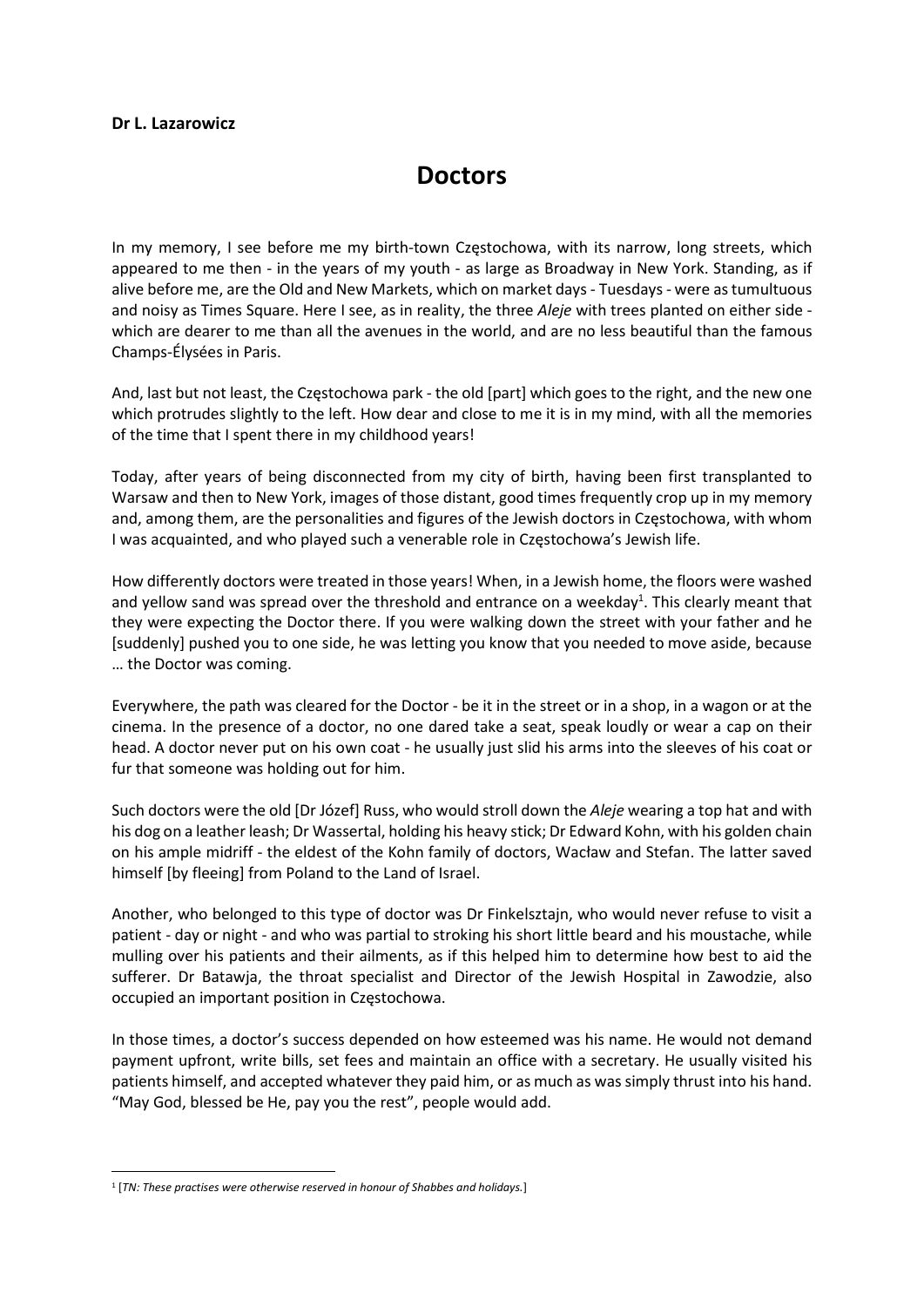





Mrs Kiak Dr [Stefan] Kohn-Kolin (now in the Land of Israel)

Those days are long gone. Later, a fresh generation of physicians arose - younger ones - who were already not as assimilated and were closer to the Jewish common masses.

One of them was Dr Koniecpolski, who ran the hospital for contagious diseases, which was very active in the years 1916-1921, when severe epidemics reigned in Częstochowa, claiming many victims. Dr Koniecpolski died of heart trouble not long before the [Second] World War. Dr [Arnold]

Bram, a respected radiologist and leader of the Zionists, also belonged to this group of doctors. During the War, he ended up in Kowel [in modern-day Ukraine], where he worked in a local hospital. I do not know what happened to him afterwards<sup>2</sup>.

At the time, Drs [Julian] Lipinski, Konarski, Broniatowski, and Hipek Gajsler were also active and wellknown in Częstochowa. The latter was renowned not only as a physician, but also as the leader of the local craftsmen. In the current war [viz. WWII], he served, at first, as a captain in the Polish Army and was then a POW of the Russians - and what happened to him later is unknown.

The abovementioned physicians differed from their colleagues of the older generation. They were not as haughty and as grand in their own eyes. They made efforts to become close to the common Jewish masses, working alongside them, helping them to organise and speaking to them in their own tongue - in Yiddish.

The next generation of Częstochower doctors, from 1920 to 1930, already went one step further. These physicians had already completely integrated with the Jewish common masses and fought together with them - each one in his own field, in accordance to his own ideals. True, there were still a couple of Jewish doctors, here and there, who were known as assimilationists, but their numbers and influence on the Jewish street were very small.

Among the physicians in that period, whom I knew in Częstochowa, I should like to mention [Drs] Frankenberg, Goldman, Lewin, Mokraujer, Wolberg, Nowak, Gutman, Rozen, Lewkowicz, Epsztajn, Helman, Szperling, Glater, Grunwald, Mrs Wajsberg and Torbeczko. Many of them were distinguished doctors with a good reputation amongst Jewish and Christian patients.

Dr Torbeczko deserves a particular mention. To begin with, he had been an excellent *felczer* [paramedic], who worked in the Jewish Hospital. That is where I met him for the first time when, in 1918, I came to the hospital to practise as a medical student. This same fine felczer decided to throw away his large practice and to study medicine, in order to become a doctor. He left his wife and two children with his father-in-law - Kiak from ul. Krakowska, also a felczer - and travelled off to Warsaw, where he lived in a small room and toiled arduously, working by day to sustain himself and studying medicine at night. Years went by. His children grew up and began studying in university themselves -

<sup>2</sup> [TN: According to Sefer Częstochowa, Vol. I, col. 686, Dr Arnold Bram perished in the Holocaust.]